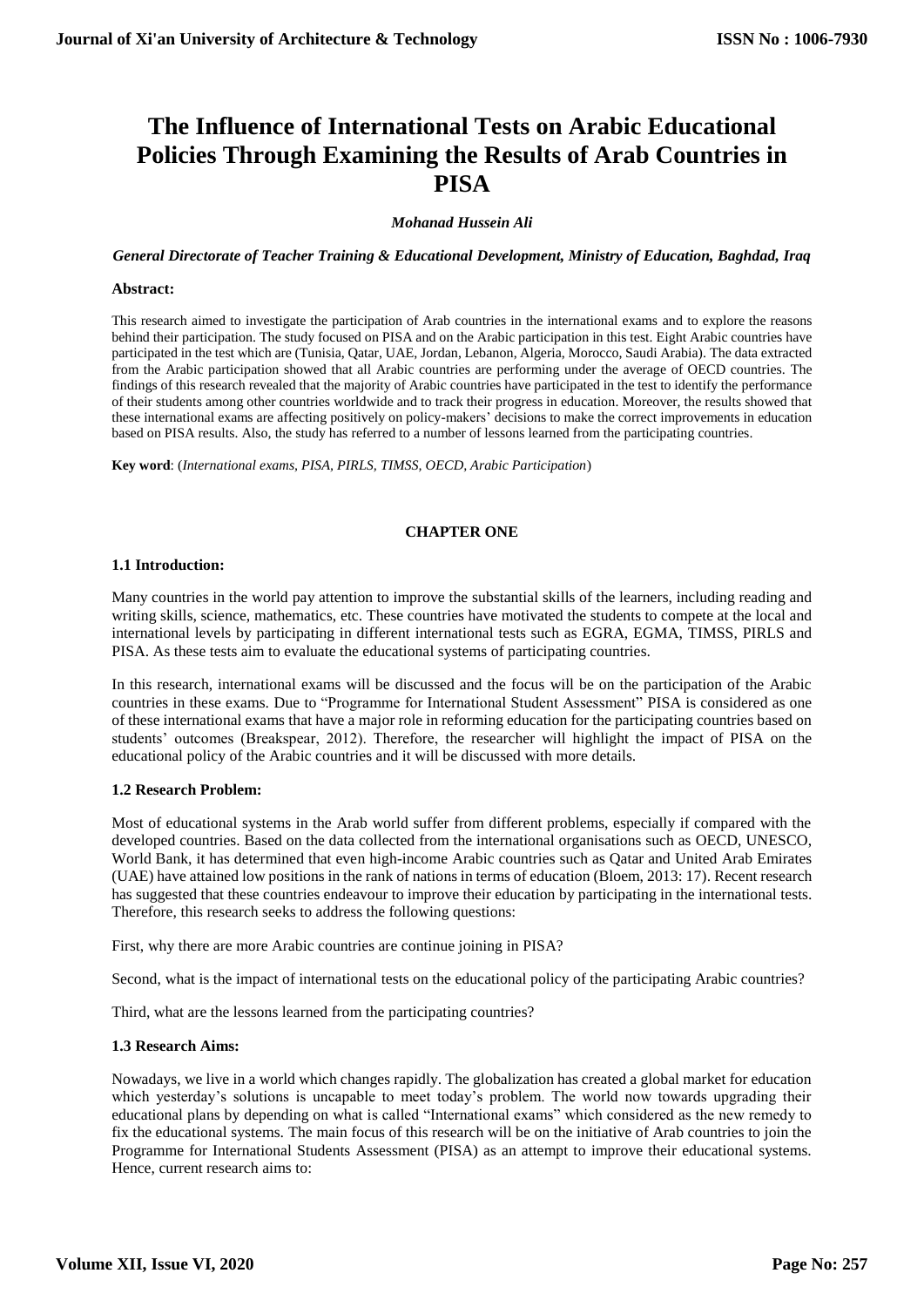- Review research conducted on international exams, especially these who concentrate on PISA
- extend our knowledge of international exams and its influence on the Arabic educational systems.
- Examine the extent of international tests contribution in reforming educational policy.
- Critically trace the progress of Arabic participation in the international exams.
- Clarify the reasons and motivations for part taking in these exams.
- Explore the experience of Arabic contributions and get advantages and lessons regarding international tests.

# **1.4 Research Importance:**

Recent development in education have highlighted the need for international exams as a tool to reform educational policy. Having reviewed the literature associated to international exams, the researcher raised concerns about knowledge gab in the written literature regarding this subject. Especially when it comes to Arabic resources. the researcher also noticed that there is lack of research done regarding international exams for the middle-east region and the Arabic countries in particular. Majority of studies have been focused only on the advanced countries that toped the rank in PISA such as China, Japan, and Estonia. Therefore, this research will participate in extending the knowledge about international exams in this region and highlights the Arabic participation and extract the lessons from this participation. Moreover, the research will reveal whether the decision makers benefits from such international exams or not regarding bringing change to their schools.

## **1.5 Research Limits:**

Current research is limited to the concept of international exams, its goals, its impact on educational systems, and the targeted domains that seek to measure. To be more precise, measuring students' skills in the Arab countries. What is more, this research is limited to Arabic countries which joined PISA represented by: Tunisia, Qatar, Jordan, UAE, Algeria, Lebanon, Saudi Arabia, and Morocco.

#### **1.6 Research Methodology:**

"Many educational research methods are descriptive, that is they set out to describe and to interpret what is" (Cohen, et.al, 2005:169). The researcher therefore, has chosen the descriptive approach as it is considered appropriate for the purpose of this study. Descriptive analytical approach also emphasised by Al Agha & Al Ustaz (2000:83) as it aids researchers who concerned with a particular phenomenon and attempt to describe, classify, and analyse it. This approach also helps the researchers to discover the correlation between the variables through gathering the required data then analyse them.

#### **CHAPTER TWO**

#### **2.1 Background About International Exams:**

To date various international tests have been developed and introduced to measure the performance of students. There were many attempts to establish an international exam that helps countries to compare their educational system with other nations. For instance, in 1964 the First international Mathematics Study (FIMS) had been introduced by the International Association for the Evaluation of Education Achievement (IEA) to measure the outcomes of different schooling systems as an attempt to diagnosing the failure (Purves, 1991:35). Then, an international agreement from various countries of accepting a "new mathematics" as a new material to be taught in schools having discussed what were the new materials that should include in the curriculum. 13-year-old students from different countries such as United States, England, Scotland, Australia, Finland, Belgium, France, Germany, Netherlands, Sweden, Japan and Israel have participated in this programme. The work on this programme has continued after 1960s, 1970s, 1980s and 1990s. A series of international exams followed FIMS such as SIMMS and TIMSS, PIRLS, PISA were controlled by governments and supervised directly by the educational policy-makers.

In today' world, the need for learning skills such as reading, writing, mathematics, and science by individuals is considered as prerequisite for social development to empower them to achieve prosperity for their society in education and economy. reading and writing is considered as most important competencies acquired by students in their primary education. it is the foundation for any other learning process and it is the cornerstone for mastering and learning other subjects. Therefore, measuring students' performance in reading, writing, mathematics, and science is substantial for educational decision-makers and curriculum officials and even for the researchers whom concerned in improving education in their country. Educational policy-makers who are in charge of educational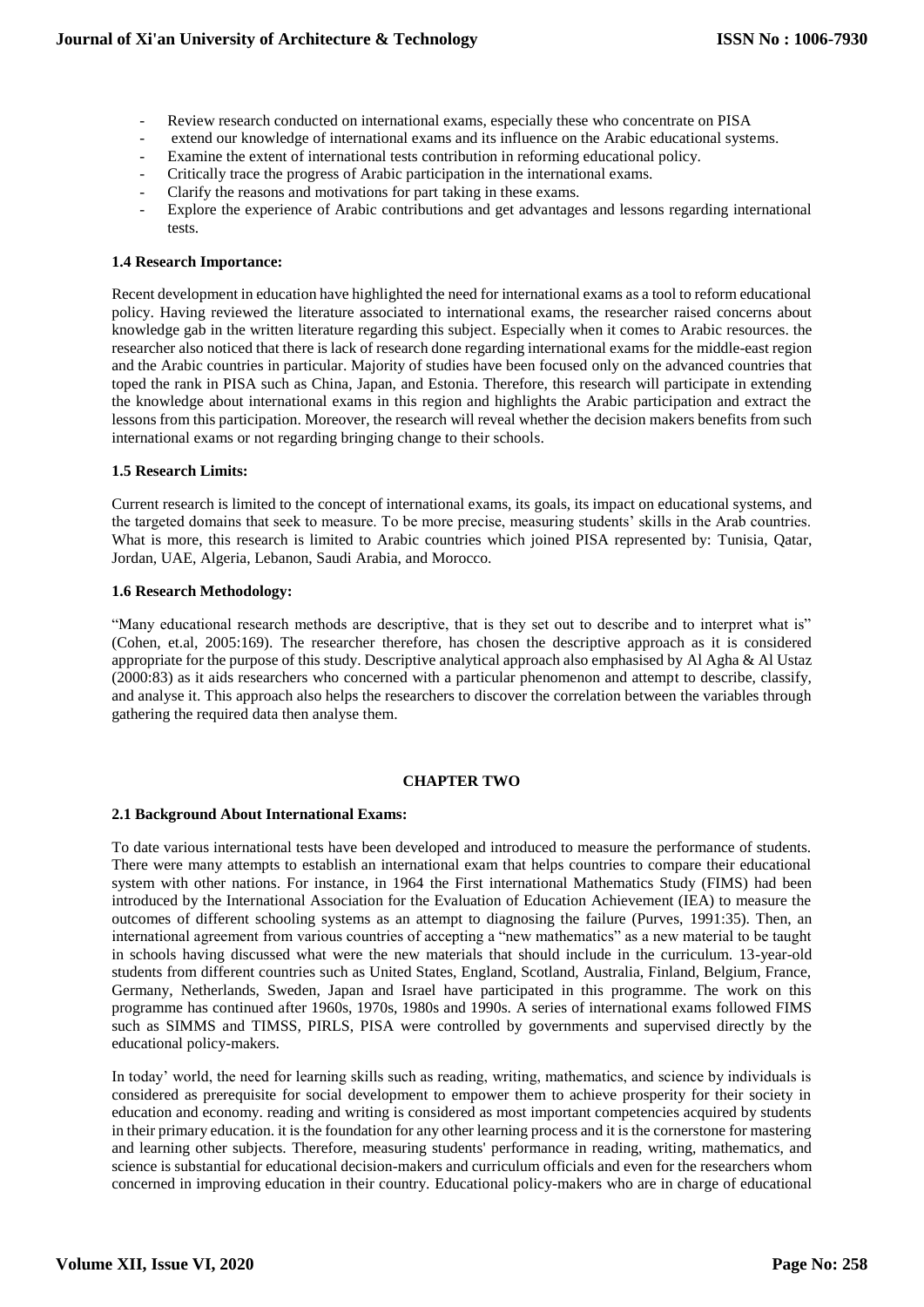leadership advocate applying studies that target to measure the performance of their students by involve them in the international exams. (Qadoori, 2019:16)

# **2.2 The Concept of International Exams:**

Due to the increasing support from educational experts all over the world and advocating the value of conducting a widescale international comparison in the field of education. IEA (The International Association for the Evaluation of Educational Achievement) played a distinctive role in this aspect. At the outset, IEA employed a group of researchers then it became a cooperative body for research institutes which concentrate on academic research in the first place. Since the 1980s, IEA started with focusing on educational stockholders and policymakers until the number of member countries increased to almost 60 members around the world. The initial focus to establish an international exam was on mathematics and science when educational research and studies have started to investigate since 1980-1984 and continued till 1990. Later, a decision has been made by IEA and member states to launch an assessment for students in both mathematics and science every four years. The most famous study for IEA was the third study for mathematics and science which conducted in 1995 for all three groups of the participating countries which represented by more than 40 countries.

However, PIRLS has started at 2001 which is designed to assess students' performance across the world each five years and enable the countries to monitor their educational systems. (IEA, 2017)

On the other hand, "The Organisation for Economic Co-operation and Development" (OECD) coined PISA and presented it in 2000. Its purpose was to measure the extent of mastering the skills of mathematics, reading, and science that the student has learned in his school at age of 15. Moreover, this exam is conducted once every three years and it is monitored and supervised by the OECD. (OECD, 2012:8)

# **2.3.1 TIMSS: Trends in International Mathematics and Science Study**

TIMSS is an international study aimed to measure global trends in science and mathematics. It assesses the level of performance in mathematics and science of  $4<sup>th</sup>$  grade in the primary schools and the  $8<sup>th</sup>$  grade ( $2<sup>nd</sup>$  intermediate) in intermediate schools in different countries. TIMSS focuses on comparing the differences of curriculum in each country and find the correlation between students' performance and the information of their curricula. The study is conducted by the IEA which is located in Amsterdam, Netherlands. This international study started in 1995 then continued to be done every four years. TIMSS held so far seven times: 1995, 1999, 2003, 2007, 2011, 2015, 2019.

# **2.3.2 Target Population:**

Policy-makers and educational planners have decided to make TIMSS targets students in their first four years of study which is (4<sup>th</sup> grade) in primary schools. Then, targets them at the end of the next four years at their schools which is  $(8<sup>th</sup> grade)$  at the formal education.

# **2.3.3 TIMSS Objectives:**

- Measure and compare the progress in learning mathematics and science with other nations simultaneously for the  $4<sup>th</sup>$  and  $8<sup>th</sup>$  grade students.
- Improving learning level and boost it to a global quality level.
- Monitoring trends and educational indicators of the  $4<sup>th</sup>$  and compare it with the same indicators of the  $8<sup>th</sup>$ grade. As the students who participated in TIMSS in the  $4<sup>th</sup>$  grade will be examined again in the  $8<sup>th</sup>$  grade in the second cycle of TIMSS.

# **2.3.4 TIMSS Importance:**

The importance of TIMSS underlies its ability to measure the level of student's attainment and compare it with the level of attainment for another student on the global level to improve education level and elevate it to the global quality level. In addition, it investigates effective factors which impacts student's attainment through the surveys represented by students' questionnaire, school's questionnaire, teacher's questionnaire, and parents' questionnaire in order to measure the level of student's performance within global standards (Qadoori, 2019:22)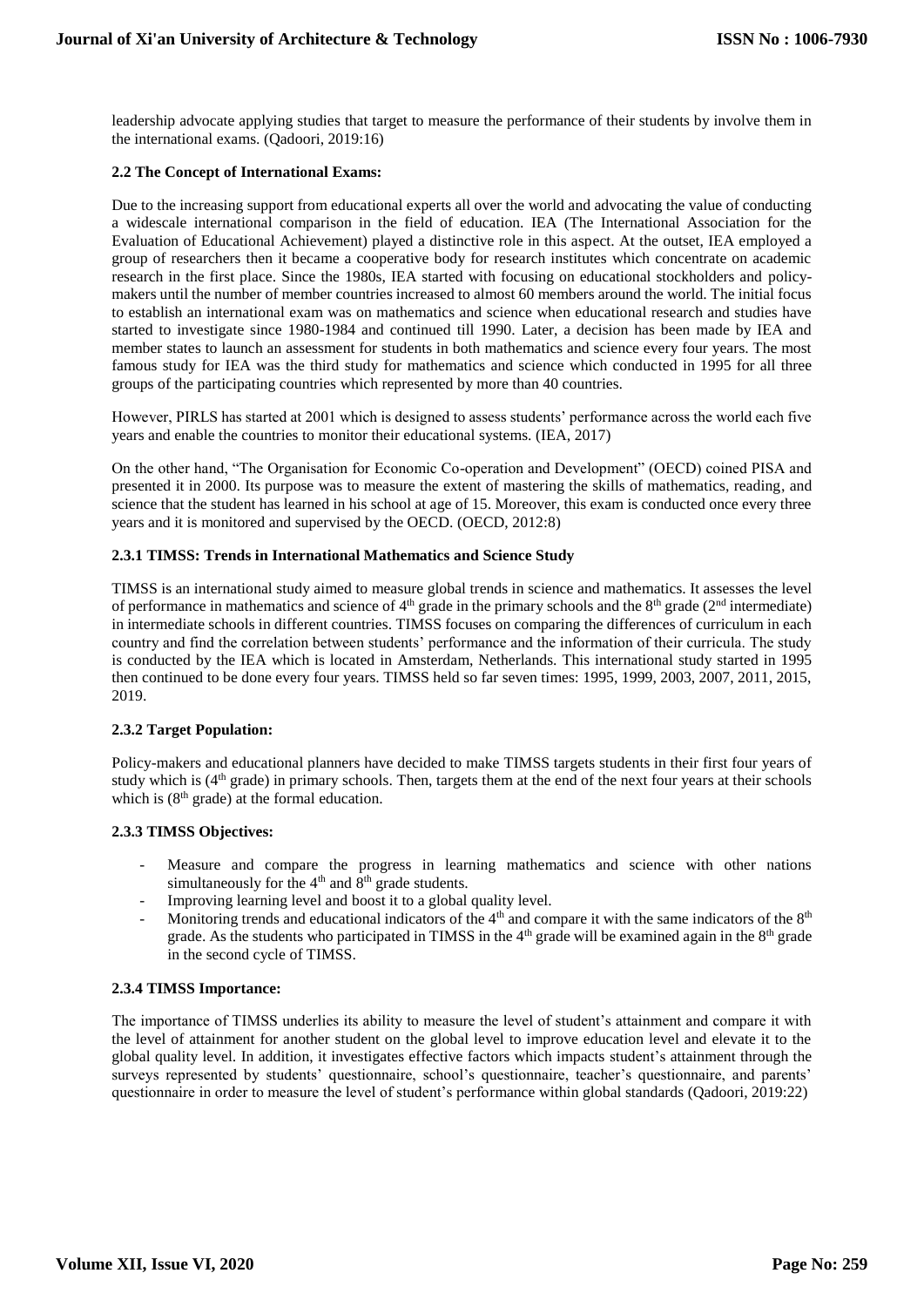# **2.4.1 PIRLS: Progress in International Reading Literacy Study**

PIRLS based on the comparison to measure the capabilities of the 4<sup>th</sup> grade students in their mother tongue reading skills. It aims to determine their weakness and strength aspects to develop them and mastering them. This is because any weakness in reading skills will affects student's attainment in other school subjects. (Ibrahim & Abd-Alhameed, 2018:602)

#### **2.4.2 Target Population:**

Educational planners have decided to make PIRLS targets pupils in the 4th grade because this age represents an important turning point in the child's development as a reader. At this point, the child has learned how to read.

## **2.4.3 PIRLS Goals:**

- Provide information on fourth grade students' abilities to read and it helps to analyse the differences in the performance of male and female among different schools.
- Comparing the level of students in a specific country with the level of other students in another nation,
- Identify factors related to knowledge acquisition such as teaching practices and materials.

## **2.4.4 PIRLS Importance:**

- PIRLS provides educational policy-makers with a set of global data in addition to country's data related to reading attainment of the 4<sup>th</sup> grade students.
- It focuses on investigating and analysing educational systems to extract the cons and bros of each system.
- It is also providing the country with important data regarding student's home environment, school environment, and reading activities in schools. (Qadoori, 2019:17)

## **2.5.1 PISA: Programme for International Students Assessment**

PISA is an international survey conducted every three years to evaluate the performance of 15-year-old students in three main areas: mathematics, reading and science in addition to problem solving (Gurra, 2012). It aims to assess the progress of countries' educational systems all over the world triennially. More than 70 countries and economies have engaged in PISA and they are tracking their progress according to the OECD's survey. In 2000, the OECD "Organization for Economic Cooperation and Development" which located in Paris, France has initiative (PISA). PISA held so far seven times: 2000, 2003, 2006, 2009, 2012, 2015, 2018. The test lasts for two hours, and in each cycle of the exam, the focus of 70% of the materials will be on one of the three main domains (Qadoori, 2018: 19). For example, in 2018 the main focus was on reading, then the next cycle PISA will focus on one of the two remaining domains either mathematics or science. The test usually contains two types of questions: multiple choices and essay questions. The number of students that participate in PISA is 4500-10000 students in each country. (Qadoori, 2018: 21)

What is more, this international exam has an important part which gives abundant information about the students and the school. The accompanied survey has given essential information and makes this test different from all other standardised tests (OECD, 2009:102). For instance, it asks the students to give answers about different questions such as their life at home, their background, the social-economic background of their parents and the numbers of books exist in their houses. Besides that, headteachers have to participate in a separate survey which gives extra information about school's location, whether it is located in rural or urban area, and whether it is private or public school (Plackett, 2014:1).

#### **2.5.2 Target Population:**

What is making PISA distinguish from other international exams is that it assesses students aged 15 years to regardless in which classroom they belong to. (Gurra, 2012)

# **2.5.3 PISA Goals:**

- Evaluating current situation for the three main domains (mathematics, reading, science) and compare it with other participating countries.
- Providing a set of educational data helps education officials to improve and boost targeted domains.
- Identifying the factors which affects students' attainment in the targeted domains and focusing on what is useful for the student; the teacher; the schools. (Qadoori, 2018: 19)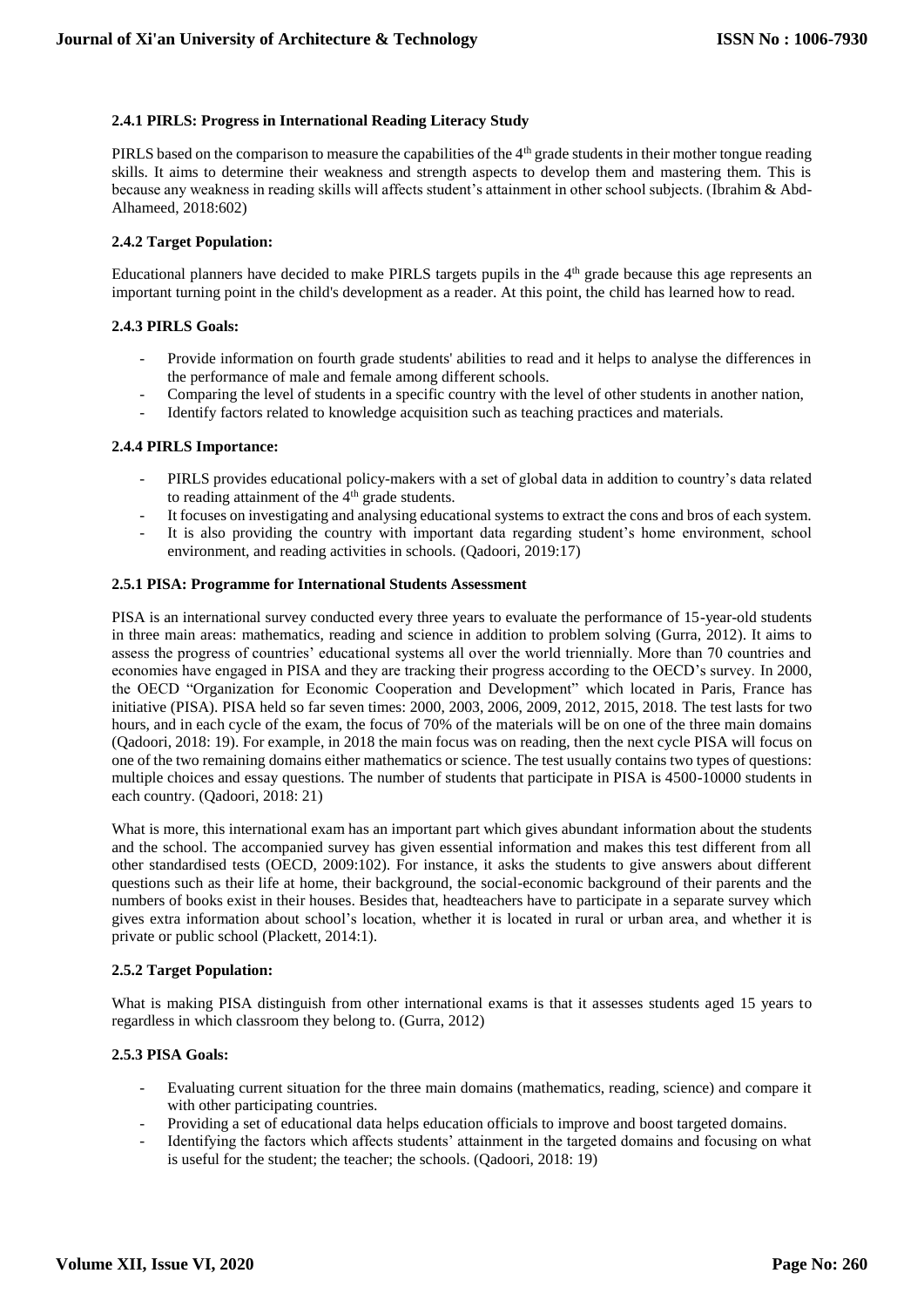# **2.5.4 PISA Importance:**

PISA focusing on deep and wide approach to measure knowledge and skills and students' trends in school curriculum. It concentrates on using these skills beyond school life to deal with life's challenges in different situations. This kind of tests based on the idea of dynamic model for Lifelong learning which explains that new skills and knowledge is necessary for a succeeded adaptation (Gurra, 2012). Furthermore, this survey accompanied with PISA gives an ultimate background for policy-makers to analyse the whole data to make the required modifications for their education policy (Plackett, 2014:1). Moreover, "International assessment results may provide participants with an opportunity to not only compare their results internationally, but to also learn about other countries' education policies with a view to making use of this information to develop their own policies" (Bloem, 2013: 7). Another important point is that PISA is seeking for helping educational policy-makers to shift from looking upward within the schooling system towards viewing what is outward the educational system. More precisely, it looking forward to the next teacher, next school, and eventually for the next country by providing the necessary data to the educational officials so they can make the right reform decisions. (Schleicher, 2019:3)

| <b>International Exam</b> | <b>TIMSS</b>                                     | <b>PIRLS</b>                  | <b>PISA</b>                                         |  |
|---------------------------|--------------------------------------------------|-------------------------------|-----------------------------------------------------|--|
| Full exam's name          | <b>Trends In International</b>                   | : Progress In International   | Programme for                                       |  |
|                           | <b>Mathematics And Science</b>                   | <b>Reading Literacy Study</b> | <b>International Students</b>                       |  |
|                           | Study                                            |                               | Assessment                                          |  |
| <b>Assessment aspect</b>  | Mathematics, science                             | Reading                       | Reading, mathematics,                               |  |
|                           |                                                  |                               | science, problem solving                            |  |
| Grade                     | $4th$ and $8th$ (2 <sup>nd</sup> intermediate)   | 4 <sup>th</sup>               | 3 <sup>rd</sup> secondary                           |  |
| Age                       | 10 and 14 years                                  | 10 years                      | 15 years old                                        |  |
| Exam's cycle              | 4 years since 1995                               | 5 years since 2001            | 3 years since 2000                                  |  |
| <b>Last conducted</b>     | 2019                                             | 2016                          | 2018                                                |  |
| Next cycle                | 2023                                             | 2021                          | 2021                                                |  |
| Date of exam              | March - June                                     | March- June                   | September                                           |  |
| Purpose of exam           | It measures recent trends in                     | It measures the level of      | Evaluating the level of                             |  |
|                           | mathematics and science,                         | reading comprehension,        | educational systems by                              |  |
|                           | and describes the educational                    | and the extent of family      | assessing student's                                 |  |
|                           | system in terms of students,                     | and school participation in   | performance at the end of                           |  |
|                           | their trends, teachers,                          | boosting children's           | basic education stage                               |  |
|                           | curriculum, training and<br>classroom activities | learning process in           | And measure their ability                           |  |
|                           |                                                  | reading                       | to apply knowledge in the<br>situations of life and |  |
|                           |                                                  |                               | society                                             |  |
|                           |                                                  |                               |                                                     |  |
| It focuses on             | Science and mathematics                          | Reading                       | Life skills                                         |  |
| <b>Additional</b>         | Questionnaires applied to                        | Questionnaires applied to     | Questionnaires applied to                           |  |
| information               | learners focusing on                             | learners, teachers,           | learners focusing on                                |  |
|                           | gathering information about                      | headteachers, and parents     | determine their                                     |  |
|                           | teachers, school activities                      | to identify ways to           | personalities and their                             |  |
|                           | and teacher behaviour in the                     | support and enhance           | attitudes towards the                               |  |
|                           | classroom                                        | reading for students          | subjects                                            |  |
|                           |                                                  |                               | And learning strategies                             |  |
| <b>Supportive</b>         | <b>IEA</b>                                       | <b>IEA</b>                    | <b>OECD</b>                                         |  |
| organisation              |                                                  |                               |                                                     |  |

In a nutshell, the table below clarifies the differences between each type of international exam:

Table (1) Comparison between international exams: Source: (Ibrahim & Abd-Alhameed, 2018:604)

# **2.6 The Role of OECD:**

The OECD is a non-government organisation that aims to encourage strategies or policies which foster the improvement of economic and social well-being all over the world. OECD made this kind of tests distinguish from the former programmes by including some specific features. The design of this test focuses on how to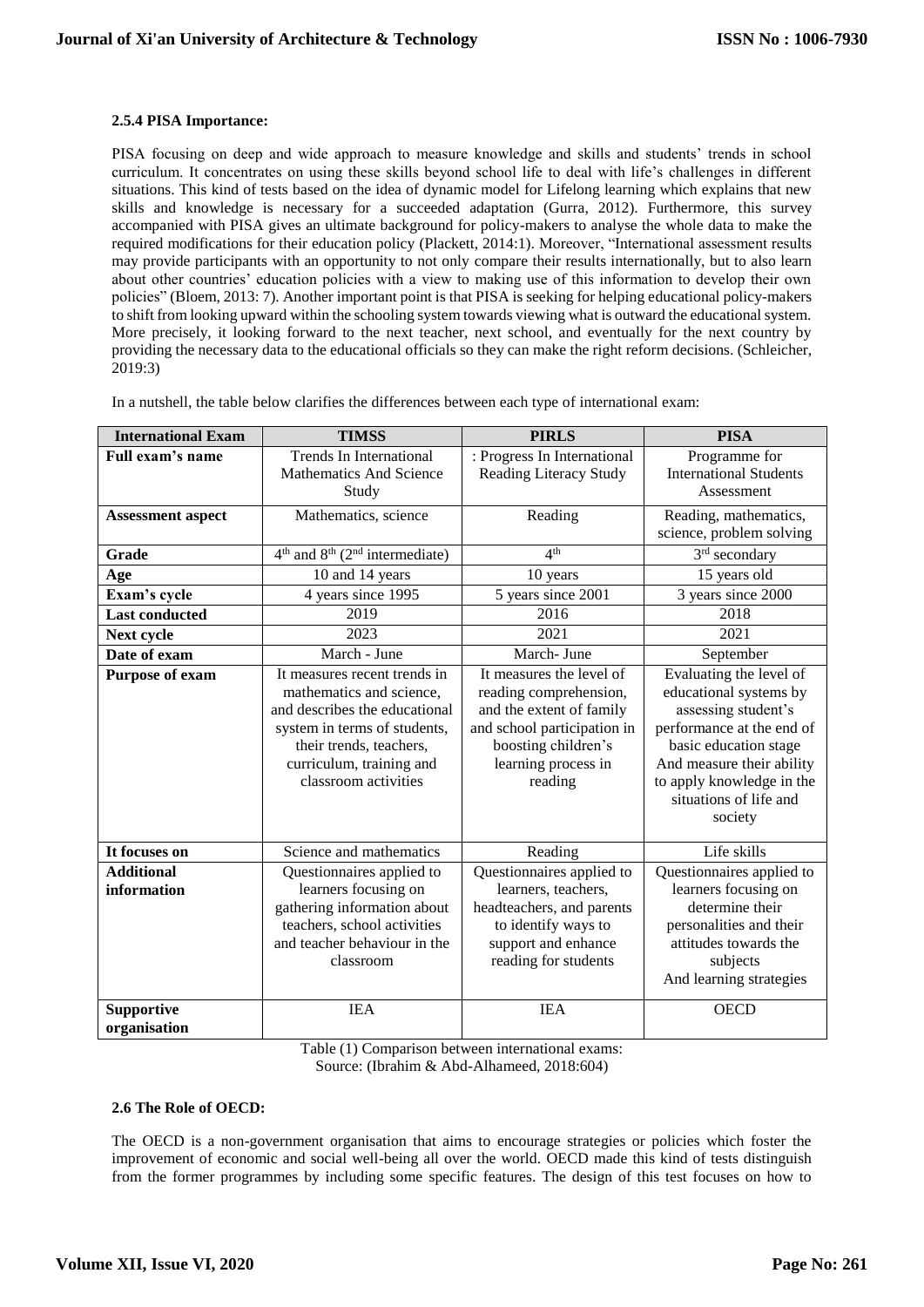evaluate the skills and knowledge for students who have completed their compulsory education, and linked this knowledge with situations in their actual life. In other words, PISA aims to measure how well those students will be in applying their knowledge in the society to make benefit from their education. By collecting the background information through the questionnaire, analysts will be able to analyse the context and generate useful data about their performance (OECD, 2009:75). What is more, PISA matches the socio-economic background of students with their attainments. Thus, the triangulation process assesses the effectiveness of students, teaching and parents' role as well (Plackett, 2014:1).

Besides that, the design of most traditional international exams depended on the "international commonality in school curriculum" (Baird, et al. 2011), while PISA has eliminated that. The OECD has succeeded in adopting the idea of choosing three global denominators, namely, mathematics, reading and science which can be applied to all countries to measure their cognitive skills instead of depending on school curriculum.

PISA also provides another unique feature which helps policy-makers to evaluate the effectiveness of their education policy. The ongoing surveys of PISA accumulate information which can be easily compared with the successive surveys about students' performance. As a matter of facts, decision-makers can amend their strategy according to these data and assess progress over the time (OECD, 2009:75).

## **CHAPTER THREE**

## **3.1 The Participation of Arab Countries in PISA:**

Recently, more and more Arab countries are signing up for joining PISA. So far, eight Arabic countries enrolled in PISA, the first participated country is Tunisia who joined the programme in 2003. Following, Qatar has joined in 2006 then both the United Arab Emirates (UAE) and Jordan decided to enroll in PISA in 2009. Later, Lebanon and Algeria have signed up to take part in PISA in 2015 (Plackett, 2014:1). Yet, Morocco and Saudi Arabia were the last countries who joined PISA in the last cycle in 2018. The table below clarifies this participation according to the timescale and based on data collected from OECD and PISA database:

| <b>Country or economy</b> | <b>PISA</b><br>$2000 \& 2000 +$ | <b>PISA</b><br>2003 | <b>PISA</b><br>2006 | <b>PISA</b><br>$2009 \& 2009 +$ | <b>PISA</b><br>2012 | <b>PISA</b><br>2015 | <b>PISA</b><br>2018 |
|---------------------------|---------------------------------|---------------------|---------------------|---------------------------------|---------------------|---------------------|---------------------|
| Tunisia                   |                                 | X                   | X                   | X                               | X                   | X                   |                     |
| <b>UAE</b>                |                                 |                     | X                   | $\mathbf X$                     | $\mathbf X$         | $\mathbf X$         |                     |
| Jordan                    |                                 |                     | X                   | X                               | X                   | $\mathbf X$         |                     |
| Qatar                     |                                 |                     | X                   | $\mathbf X$                     | $\mathbf X$         | $\mathbf X$         |                     |
| Lebanon                   |                                 |                     |                     |                                 |                     | $\mathbf X$         |                     |
| Algeria                   |                                 |                     |                     |                                 |                     | $\mathbf X$         |                     |
| Morocco                   |                                 |                     |                     |                                 |                     |                     | $\mathbf{X}$        |
| Saudi Arabia              |                                 |                     |                     |                                 |                     |                     | X                   |

Table (2) The participation of Arab countries in PISA (2000-2018)

Source: The researcher based on data collected from OECD, PISA, and Bloem (2013:9)

Based on data collected from PISA, Tunisia has firstly attained the penultimate place in 2003 for mathematics and the last place in reading, science and problem solving among 45 other participating countries. Moreover, in 2006, Tunisia has ranked 55 among 57 participated countries and it came after Jordan. Compared with Tunisia's participation in 2003, little improvement can be seen as it is climbed up two steps and outperformed one Arabic country which is Qatar. Students in Tunisia scored 386, 380, 365 in the three main domains.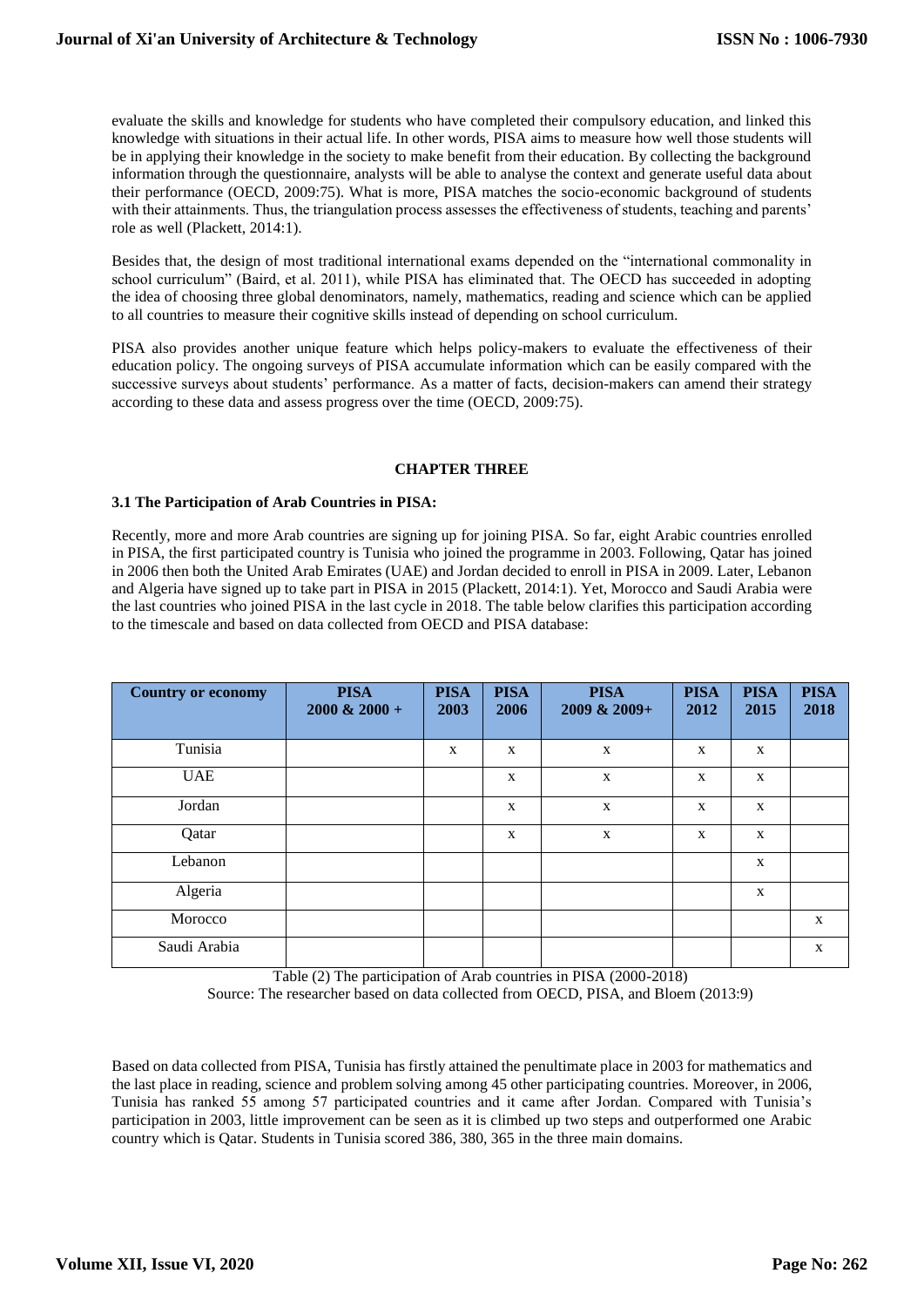In 2009, Tunisian students performed almost the same as Jordanian students in mathematics as they scored 404, however, the attainments of Tunisian students in reading and science were lower than Jordan (371, 401) respectively). In this cycle of PISA, Tunisia has positioned 56 in the international league table which included 65 participants. By looking at the data in (Table 3) , it is obvious that Tunisia is surpassed Qatar again by five places, and it came after Jordan by one place. Also, the improvement of students in reading exceeded nine nations if compared with previous participations. However, it is important to not forget that another 59 country are still ahead of Tunisia (Bloem, 2013:14).

In 2012, Tunisia has come second among Arabic countries after UAE. This time, it did not jump that far from the bottom as it left five nations behind. What is more, Tunisia placed 12<sup>th</sup> behind the UAE and it ranked 60. What is interesting, the performance of the students was almost the same as Jordanian students in mathematics, however, Tunisia has outperformed both Jordan and Qatar in this participation.

In the next cycle of PISA, Tunisia has placed the 56<sup>th</sup> position out of 70 participants around the world. It is interesting to note that Tunisia has climbed 14 places in the international league table, and surpassed Algeria by 13 places. Despite that, Tunisia still fell behind many other participating countries on the Arabic level, such as UAE, Qatar, Jordan, and Lebanon.

In brief, it is disturbing to see such disappointing results; however, it is worth to know the real level of education and compare it with other countries (Plackett, 2014:2). The participation of Tunisia through the time revealed that there is few indicators about improvements in students' performance at the Arabic level, however, at the international level, Tunisia still lag behind and there is a big gap between its attainment and developed countries' achievements (see chart 1). More improvements need to be done in educational system. Finally, it is worth noting that Tunisia has not participating in PISA 2018 for unknown reasons.



Source: The researcher, based on PISA 2015 data

UAE first participated in PISA in 2009 when only Dubai province was involved in this exam. Dubai was ranked 42 among other 65 participants (see table 3) in reading with mean score of 459, while it ranked 41 for both mathematics and science with mean score of 453, 466 respectively (PISA 2009). The mean score was below OECD average which required 500. Later, in 2012, UAE's participation in PISA was expanded to include another 6 provinces accompanying Dubai. The rank of UAE was dropped to 48 among other 65 countries; however, the performance of UAE's students has exceeded the performance of all other Arab participating countries in 2009, 2012, 2015 and 2018. Chart (2) below includes a comparison among the Arabic countries shown that UAE is surpassing all other Arab countries in all domains.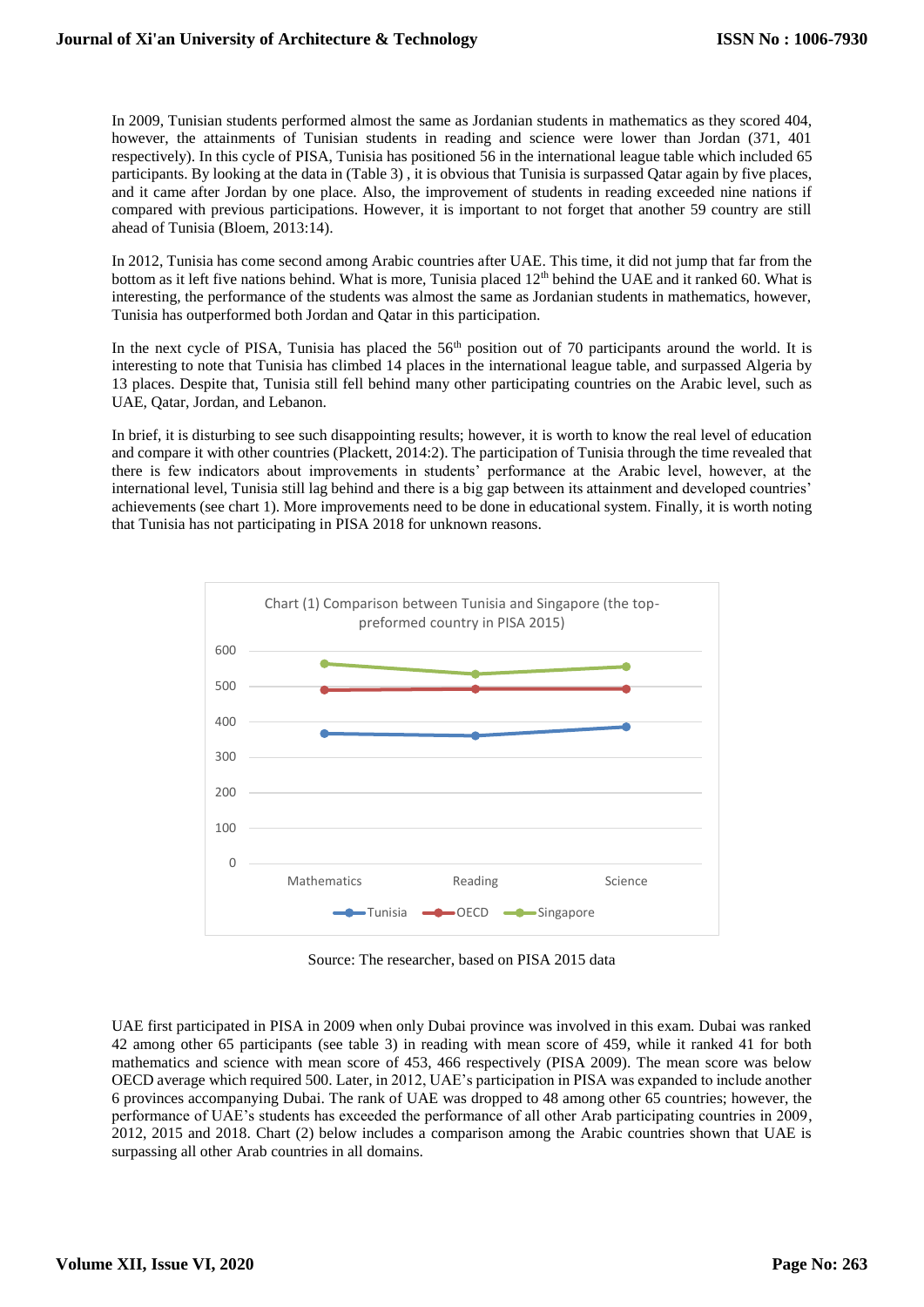

Source: The researcher, based on data collected from PISA, OECD publications

The chart above shown that UAE has positioned the level 42,48, 46, 48 through the time in the ranking table which is much better than all other Arabic countries. However, it still lags behind if compared with other nations and it still far away from OECD average.

Jordan has joined PISA in 2006 and it came in the place 51 among 57 participating countries with mean scores of 422, 401 and 415 for mathematics, reading, and science respectively. Although Jordan started with a humble attempt, its performance was better than Tunisia who started in 2003 when it had overtaken in one place by Jordan (PISA, 2009). In 2012, Jordan's performance declined to rank the 61th position, taking one step behind Tunisia while still exceeding Qatar. In the next two cycles of the programme, Jordan's students did almost the same performance when it took also the 61 position in 2015 and declined to 57 position in 2018 (see chart2).

Qatari Participation was the lowest-achieving among the Arab countries especially in 2006, 2009, and 2012. Although it had participated since 2006, the performance still under average in all domains even in the four following cycles of the programme. The OECD (2007) reported that Qatari students have performed below the average of OECD in a noticeable way. Khatri, 2013 stated that little signs of improvement can be seen in Qatar if compared with the first results. The international table of PISA (2009) put Qatar in the rank 61 from 65 with mean scores of 372, 368 and 379 for mathematics, reading, and science respectively (PISA, 2009). In the next attempt, the results of Qatar's participation showed that the average of mathematics, reading, and science was 376, 388 and 384 respectively. Although these results were under the OECD average and other Arab countries, it showed kind of improvement if compared with what Qatari students achieved in 2006 where Qatar was near the bottom (Khatri, 2013).

In the same vein, the participation of Algeria and Lebanon were almost similar in terms of results. Lebanon positioned 66 out of 70 in 2015 when the attainment of the students scored 386, 347, and 386 in the three main areas. Despite this low attainment, in the next cycle of PISA, the outcomes revealed that Lebanese students have performed slightly better when Lebanon has moved up 10 positions surpassing Saudi Arabia and Morocco to rank 69 in the international league table among another 79 participating countries. (PISA, 2018)

Algeria's outcomes were also poor as it came penultimate in the international league table in 2015. Algerian students fail to take higher position among OECD or partner countries. Their mean scores in the three subjects were 360, 350, and 376 respectively. It is noteworthy that Algeria did not participate in the last cycle of the programme in 2018. (See table 3).

Saudi Arabia and Morocco were the last two Arabic countries who joined PISA in 2018. They positioned 67 and 75 respectively out of 79 participating country. In this participation, both countries have overtaken Lebanon and came after UAE, Jordan, and Qatar.

Overall, to track the impact of PISA on the Arabic educational systems, despite the fact that all Arabic countries have performed below OECD average. The participation of Arabic countries has shown signs of improvements over the time. That reflects the wide interest from the policy-makers to give more attention to the weakness points in their educational systems. PISA represented a "wake up call and a road map for education policy-makers across the region" (Plackett, 2014:2). Similarly, Bloem (2013:14) concluded that lower-performing countries are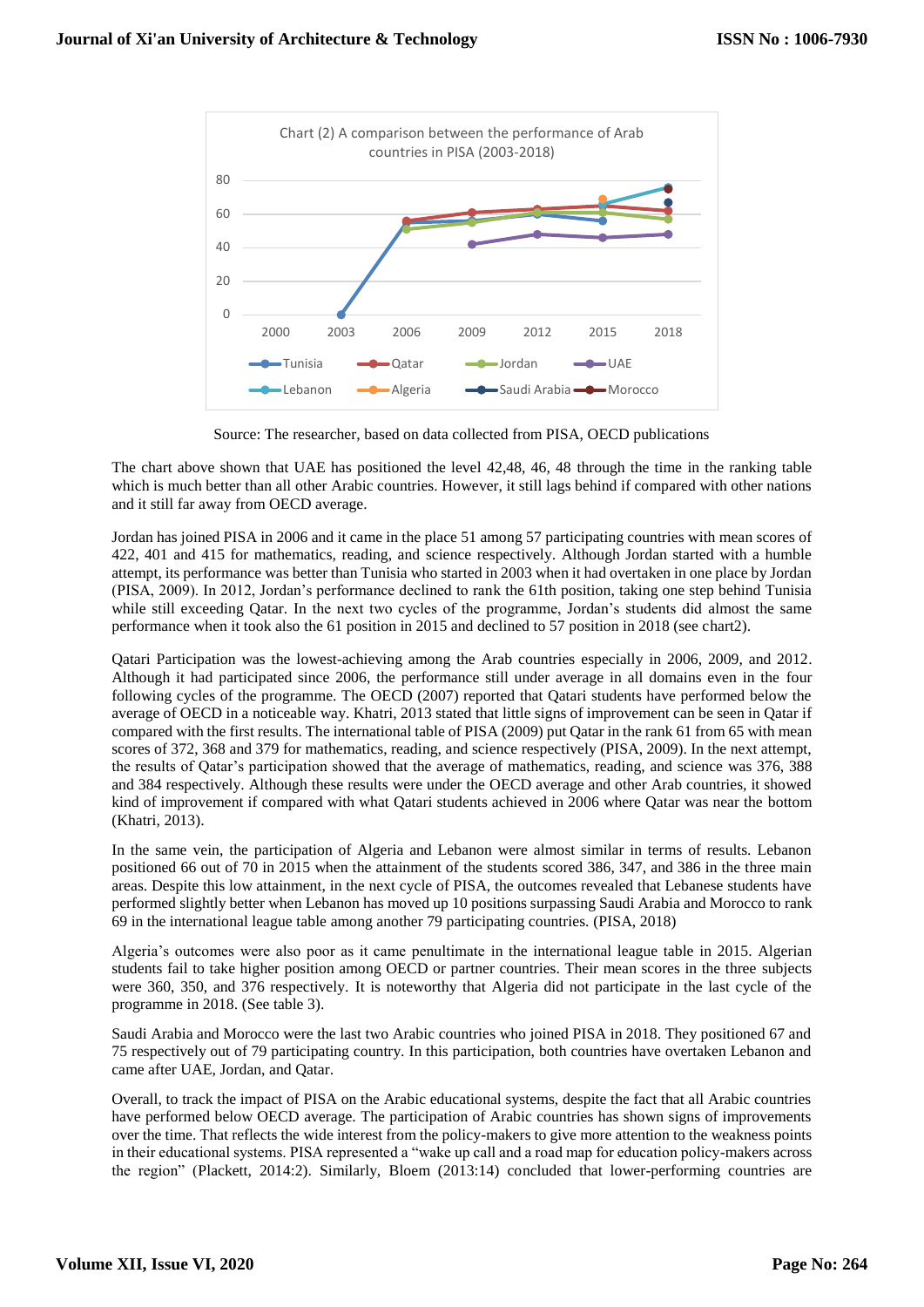considered as the most achieving in this programme. Taking the Qatari example and the improvement which gained in short period of time were 60 points had been increased within 3 years. In addition, taking the Lebanese participation into consideration when it jumped ten levels up in 2018 for mathematics skills. In a nutshell, the participation of Arab countries can be simply described as "poor" if compared with other nations such as China, Korea, Finland and Singapore.

| Cycle            | Country      | Mathematics            | Reading                      | Science                  | Rank                     | $% \left( \left( \mathcal{A},\mathcal{A}\right) \right) =\left( \mathcal{A},\mathcal{A}\right)$ of |
|------------------|--------------|------------------------|------------------------------|--------------------------|--------------------------|----------------------------------------------------------------------------------------------------|
| PISA<br>2003     | Tunisia      | Rank 40<br>penultimate | Rank 40<br>At the bottom     | Rank 40<br>At the bottom | 40                       | 40                                                                                                 |
| PISA 2006        | Jordan       | 422                    | 401                          | 384                      | 51                       | 57                                                                                                 |
|                  | Tunisia      | 365                    | 380                          | 386                      | 55                       | 57                                                                                                 |
|                  | Qatar        | 318                    | 312                          | 349                      | 56                       | 57                                                                                                 |
| <b>PISA 2009</b> | OECD         | 493                    | 496                          | 501                      | $\boldsymbol{0}$         | 65                                                                                                 |
|                  | UAE (Dubai)  | 459                    | 453                          | 466                      | 42                       | 65                                                                                                 |
|                  | Jordan       | 405                    | 387                          | 415                      | 55                       | 65                                                                                                 |
|                  | Tunisia      | 404                    | 371                          | 401                      | 56                       | 65                                                                                                 |
|                  | Qatar        | 372                    | 368                          | 379                      | 61                       | 65                                                                                                 |
| <b>PISA 2012</b> | <b>OECD</b>  | 494                    | 496                          | 501                      | $\boldsymbol{0}$         | 65                                                                                                 |
|                  | <b>UAE</b>   | 434                    | 442                          | 448                      | 48                       | 65                                                                                                 |
|                  | Tunisia      | 388                    | 404                          | 398                      | 60                       | 65                                                                                                 |
|                  | Jordan       | 386                    | 399                          | 409                      | 61                       | 65                                                                                                 |
|                  | Qatar        | 376                    | 388                          | 384                      | 63                       | 65                                                                                                 |
| <b>PISA 2015</b> | <b>OECD</b>  | 490                    | 493                          | 493                      | $\mathbf{0}$             | 70                                                                                                 |
|                  | <b>UAE</b>   | 427                    | 434                          | 437                      | 46                       | 70                                                                                                 |
|                  | Qatar        | 402                    | 402                          | 418                      | 56                       | 70                                                                                                 |
|                  | Jordan       | 380                    | 408                          | 409                      | 61                       | 70                                                                                                 |
|                  | Lebanon      | 386                    | 347                          | 386                      | 65                       | 70                                                                                                 |
|                  | Tunisia      | 367                    | 361                          | 386                      | 66                       | 70                                                                                                 |
|                  | Algeria      | 360                    | 350                          | 376                      | 69                       | 70                                                                                                 |
| PISA 2018        | <b>OECD</b>  | 487                    | 489                          | 489                      | $\boldsymbol{0}$         | 79                                                                                                 |
|                  | <b>UAE</b>   | 432                    | 435                          | 434                      | 48                       | 79                                                                                                 |
|                  | Jordan       | 419                    | 400                          | 429                      | 57                       | 79                                                                                                 |
|                  | Qatar        | 407                    | 414                          | 419                      | 62                       | 79                                                                                                 |
|                  | Saudi Arabia | 399                    | 373                          | 386                      | 67                       | 79                                                                                                 |
|                  | Morocco      | 359                    | 368                          | 377                      | 75                       | 79                                                                                                 |
|                  | Lebanon      | 353                    | 393                          | 384                      | 76                       | 79                                                                                                 |
|                  | Tunisia      | $\qquad \qquad -$      | $\qquad \qquad \blacksquare$ | $\overline{\phantom{0}}$ | ÷                        | $\overline{\phantom{0}}$                                                                           |
|                  | Algeria      | $\blacksquare$         | $\blacksquare$               | $\mathbb{L}$             | $\overline{\phantom{a}}$ | $\blacksquare$                                                                                     |

Table (3) The scores achieved by Arab countries in PISA (2003-2018) in mathematics, reading, and science. Source: The researcher based on OECD, PISA, database and publications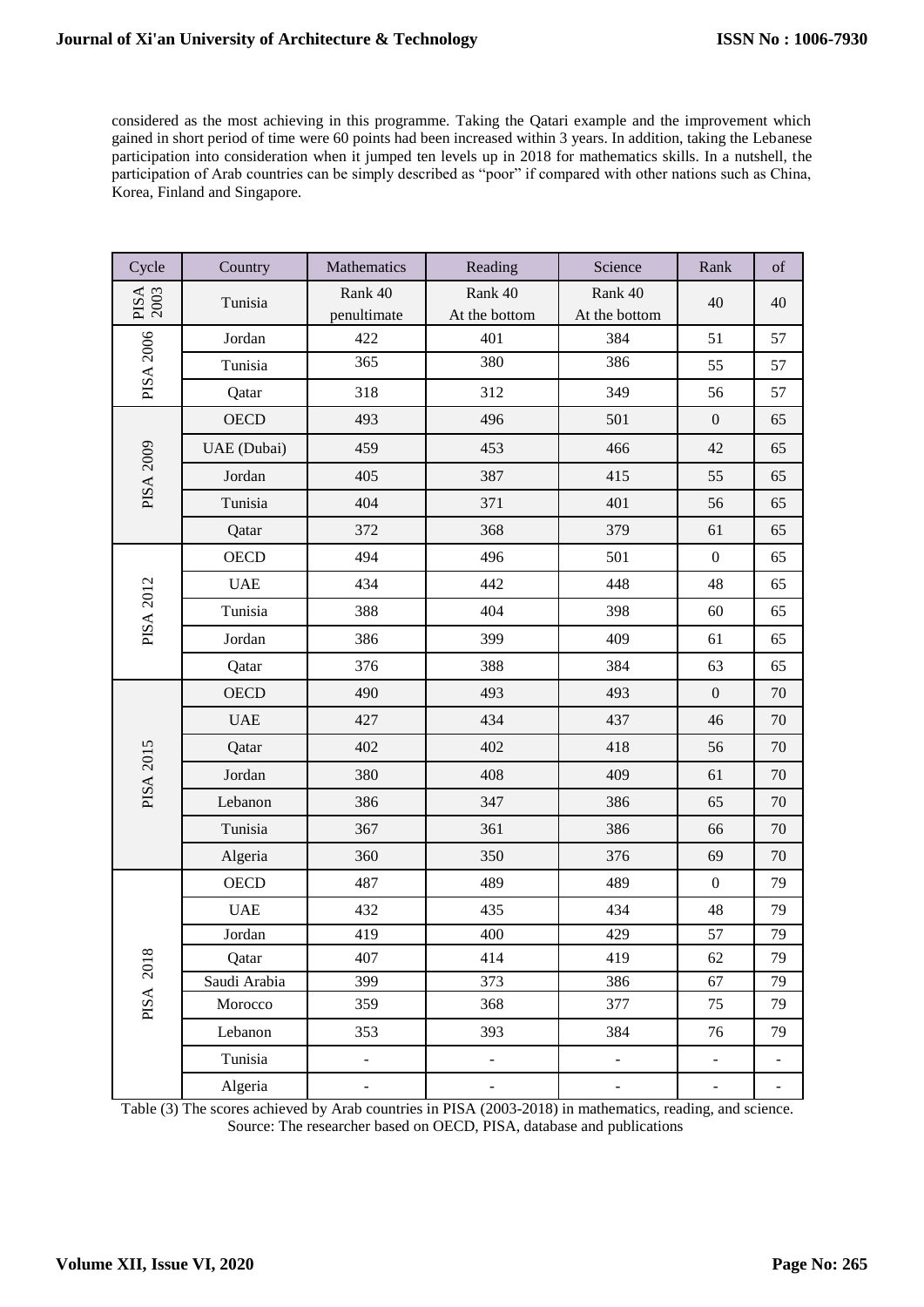## **3.2 The Motivations for Joining PISA:**

Why countries are joining PISA? To find the answer for the first research's question it is necessary to explore the motivations behind the initiatives of educational leaders across the world to join this programme. Baird, et al. (2011:4) stated that the need to fill the gap of information about education systems is one of these motivations. He explained that the reason why PISA has a presence nowadays relates to the provision of indicator-based data regularly from OECD. In other words, over the time and through the OECD's annual reports, educational leaders will be able to track the improvement of their own educational systems. The information provided by these indicators helps countries to assess their students' performance and according to the outcomes, policy-makers will find the gap of their educational system. For example, in Germany, the participation in PISA 2009 was successful after the shock of the previous test. The role of PISA was clearly obvious for the remarkable influence on German schools and how the data of this test was useful to reform the system and it pointed to the main problems of education. PISA helped and healed the German schooling greatly and raised the rank of education when it had previously placed at the end of the table in somewhere near Mexico and Portugal. (Kerstan, 2010)

Further, the incentives for UAE to participate in PISA have emphasised by Emirati policy-makers who pointed out to the essential role of the collected data from PISA and the attained results from students. The participation of more other Emirates "provinces" with Dubai has gained more chances to get more comparable data to use them locally and globally which help the educational leaders to develop the educational system. The data produced by the international tests such as PISA motivate the country to maximize the efforts to help students to get better learning, teachers to teach better and headteachers to lead their schools more effectively. Additionally, PISA helped UAE to measure and compare the differences in their education system where more than 20 different curricula included in their system. (MOE, UAE, 2013:14-15)

Whereas the Qatari experience in PISA was apparently successful according to the policy-makers. The Supreme Education Council (SEC) declared that PISA has given many indicators about the progress of education in the schools which is reflected by the results of students which show signs of improvement from the latest participation (SEC, 2013). Equally, Tunisian policy-makers asserted that the exam was fruitful and helped the education in the country. The director of evaluation in the Ministry of Education said "We added an extra hour per week of mathematics and introduced physics lessons to primary schools" (Plackett, 2014:1). Consequently, the policy of education has directly responded according to the results of the test.

In short, PISA shows positive signs for all participated countries and that helps educational leaders to make the necessary adjustments to improve their schools in the future. However, the bad results should alert policy-makers to put a clear road map to their education and call for new improvement (Plackett, 2014:1).

# **CHAPTER FOUR**

#### **4.1 Critiques About PISA:**

Researchers must not be biased when done their research and never follow their assumptions. The researcher is easily "fall into the bias trap, for example by selecting only those items in the literature review which support your point of view" (Bell, 2005: 166). Therefore, the researcher has not focused only on the positive side of international exams, but also, he tried to find critiques about PISA as it is important to be addressed in this research.

PISA has been critiqued for many various reasons and many educators are skeptical about its accuracy as a key mean for international comparison and some critics said it is hard to depend on PISA scores for international comparison. One of the fundamental issues is associated with language and the translation process. Despite the fact that PISA has declared that the programme offers "strong quality assurance mechanisms for translation, sampling and test administration" (Baird, et al. 2011:7), however, PISA is predicting that the used language suits all countries, ignoring the differences in their cultures. Critics maintain that reading is not comparable skill especially when this involves international comparisons which compare different languages. The original used language in PISA is usually English then the materials translate to more than 40 different languages (Baird, et al. 2011:8). For instance, Tunisian students have depended on the Arabic translated version of the test and survey which used in Qatar, however, many vocabularies, sentences, and technology-related expressions were uncommon for Tunisian students and they are not used in Tunisian dialect as in Tunis they mix between Arabic and French language in their education (Bloem, 2013:19).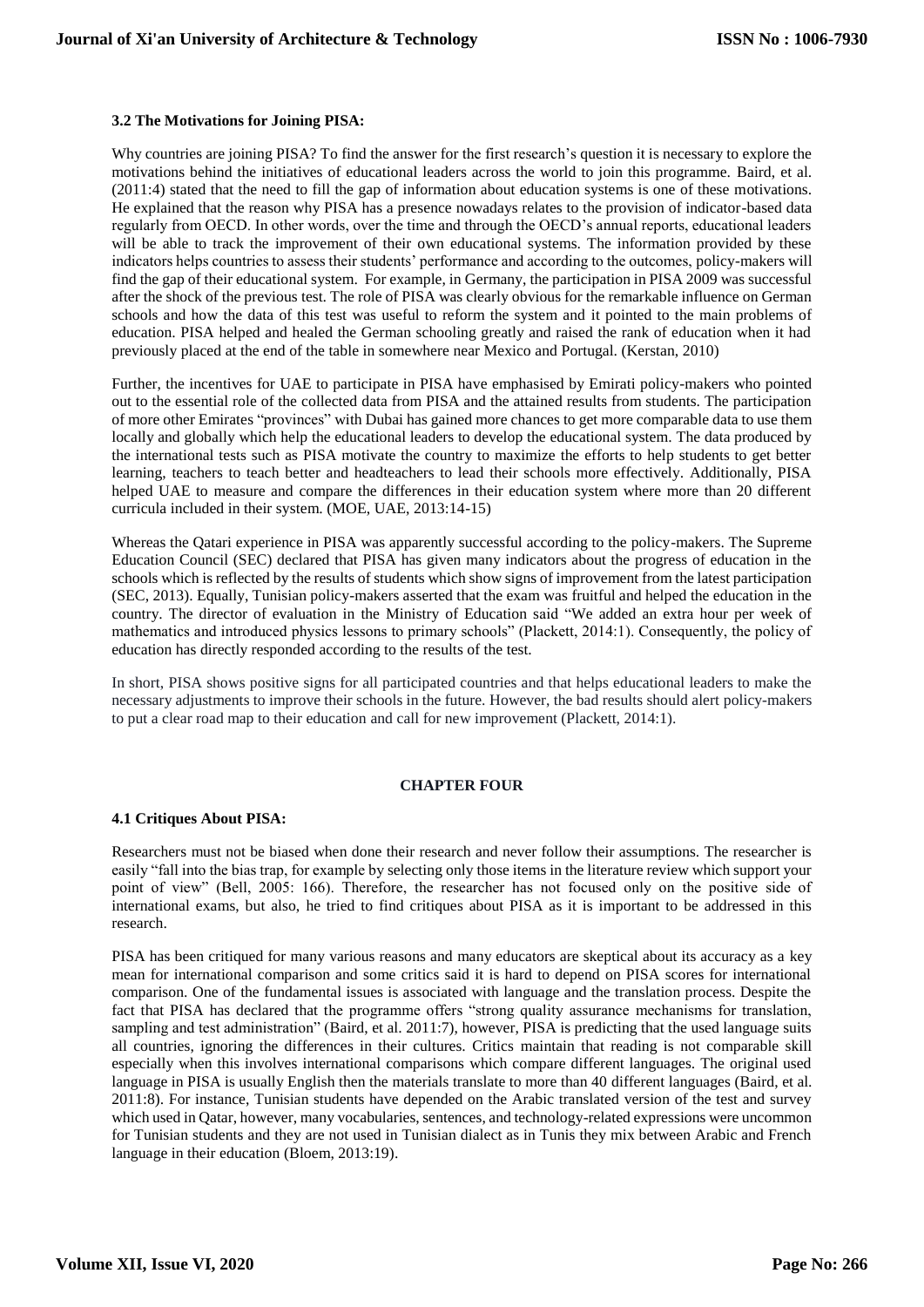Another important aspect is focusing on the results which might lead to eliminate the spirit of creativity and ambition in students. It had been argued that PISA helps nations to measure the cognitive skills in their students but that eradicates their creativity and entrepreneurship. For instance, Attributes such as resilience, social skills, confidence, grit and incentives have nothing to assess with PISA (Zhao, 2014). Similarly, Strauss (2014) had shown concerns about giving the result more attention than individual creative activities by saying "the more we focus on tests, the more we kill creativity, ingenuity, and the ability to think differently. Students who think differently get lower scores. The more we focus on tests, the more we reward conformity and compliance, getting the right answer" (Strauss, 2013).

Critics have also questioned the relationship between the economy and education, and showed concerns whether education leads to a fruitful economy or not. Hanushek, et al. (2008:62) highlighted that there is no enough evidence about the alleged common sense understanding of successful economies must be based on good schools, and there is scarcity of evidence which links the economy with what students learn in schools. He contended that if education leads to a prosperous economy, why USA in 2008 is under-performing and in a position that is somewhat below the average of OECD, while it has the most powerful economy in the world?

Countries such as Finland, Canada, Korea, Hong Kong and Taiwan all performed better than USA and earn minimum of 50 points higher than the United States. All of these economies are lower than USA's economy, thus education has not necessarily lead to boosting country's economy. (Hanushek, et al., 2008:69)

Moreover, issues about accuracy and reliability may be considered through PISA processes of comparison and assessment. Baird, et al. (2011:7) argued that there are issues about implementing the Rasch model which may limit the validity of the test. This is due to applying this model gives a strong assumption that individuals have fixed abilities and assumes that the items have fixed difficulties as well. Rasch model had been almost categorised as an opaque technique, which then locates students and items on a scale with no probability of zero. Further, the impact of this model on the results will result in exaggerating the smallest variances in the estimated performance of the country. Hence, these results might be "over-interpreted by policy-makers and politicians, leading to unnecessary concerns about their countries' relative standards" (Baird, et al., 2011:7).

## **4.2 The impact of PISA on educational policy:**

The second research question is focusing on the impact of international tests on the educational policy of Arab countries. To find out the answer related to this question, it is important to refer to the main points mentioned in previous part of this research. Linking back to the data extracted from PISA and OECD publications, the third chapter of this research presented the Arabic participation in PISA. For instance, by looking to the participation of Tunisia in PISA through the time it showed that there are indicators about improvements in students' performance. In this regard, it seems that policy-makers in Tunisia after 2003 have made many modifications according to the data gained from PISA in order to improve their education system. More precisely, in 2012 Tunisia "placed ahead of nine other countries" (Plackett, 2014:1) if compared with previous participations. Thus, PISA was good motivation for policy-makers to think and make some changes to fix the failure. In the same way, Tunisian officials in education declared that the participation in this exam was useful. The Director of evaluation in the Ministry of education has said that the Ministry of education in Tunisia made some amendments such as adding one extra hour per week in mathematics. (Plackett, 2014:1)

The challenges which faced the Arabic countries by participating in PISA could be described as a good attempt to reform the education and at least to know the level of education of a country among other nations. The reported data in this research supports Schleicher's assumption when he stated that "Some of the countries with the lowest results in the initial PISA have seen the fastest improvements" (Plackett, 2014:1). By looking through the Qatari participation in PISA, the outcomes of Qatari students showed a notable improvement as they obtained 60 score points within only three years (Bloem, 2013:14). Furthermore, the results of Qatari participation support what Khatri (2013) has referred to as there were indeed few signs of improvement could be seen when comparing Qatari outcomes with previous cycles of PISA. Chart (3) clarifies the fast improvement in students' performance for both Qatar and Jordan in 2015 and 2018 PISA cycles. it shows that within only 3 years the Qatari position has raised from 65 to 62 while for Jordan it raised from 61 to 57 level in the international league table.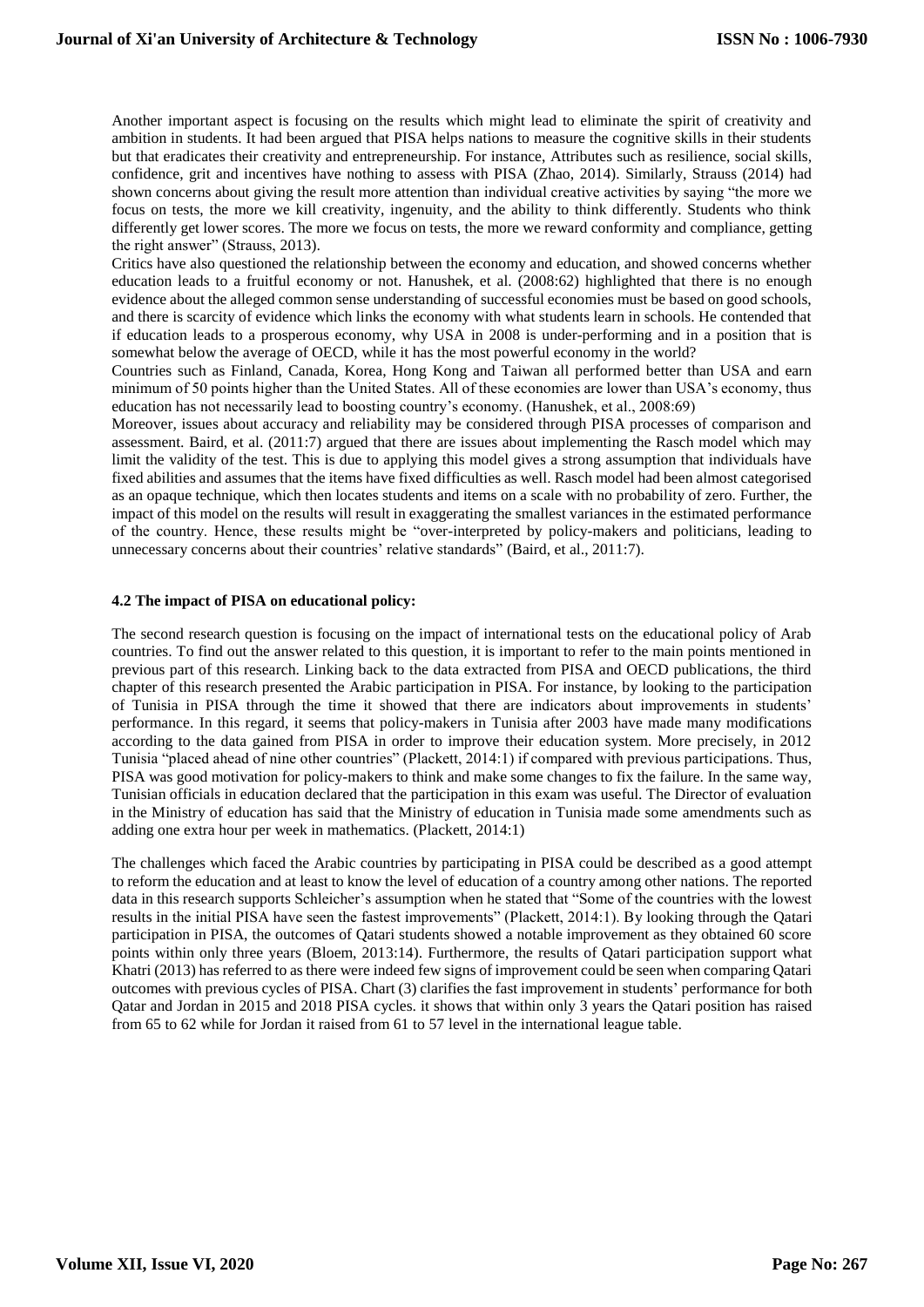

Source: The researcher, based on data collected from PISA, OECD publications (2015-2018)

Not only the Arabic counties have proven that there is a positive impact of PISA for their participation. international countries have also shown that international tests have helped educational decision makers to correct the path of their strategy in education. Take for example the experience of Germany which emphasised by Kerstan (2010) as it highlighted the importance of data provided by PISA and its role in reforming schools after 2009.

# **4.3 lessons learned from the participating countries**

Through the wide range of data provided by OECD and PISA, many lessons can be extracted from the participating countries that answer the third question of this research:

- PISA participates in identifying the level of a country across the world in the educational world map, and it draws a road-map to reform the schools (Plackett, 2014:2).
- Officials at under-performing countries should be less afraid about achieving low scores in the international level, however, it would be better if they focus on improving their educational system (Plackett, 2014:2).
- The participation in PISA should not be only for scoring high in the three domains of the test, but to resolve educational problems and improve it by getting benefit from the provided data.
- Fostering the creativity of students and encourage them to develop attributes like social skills, confidence, ingenuity, resilience and incentives because focusing only on the results in PISA might lead to eliminate all the mentioned attributes due to PISA is unable to assess such attributes. (Zhao, 2014).
- It is important that countries should not interpret the results in isolation, instead, educational leaders should pay more attention to the readiness and preparation of their students. The test could play the role of good motivator or a lever for policy-makers to compete with other nations, but politicians should dig deeper through the results and take the right decisions which lead to real improvement.
- It is not necessary that any development in education must be combined with economy improvement for the country (Hanushek, et al., 2008:69). For example, Qatar and UAE are known as rich-oil countries classified within the group upper-middle-income countries. However, the performance of their students still low if compared with other middle-income nations (Bloem, 2013:10)

# **4.4 Conclusion:**

This research has discussed the concept of international exams and the participation of Arab countries in PISA. The aim of the research was to find out the impact of these tests on the Arabic educational systems through PISA results. Also, it aimed to identify the motivations lie behind the increasing participation of Arabic countries in international tests. The researcher presented in his study the importance of the international tests and the role of organisations which supported and sponsored these tests. The data extracted from PISA and OECD tables regarding the Arabic participation showed that all Arabic countries are performing under the average of OECD countries.

The results revealed that a large number of countries, in particular Arabic countries are joining PISA to gain adequate data about their educational systems to identify their position on the educational world map. The outcomes also outlined another important reason which is to make local and international comparisons. Moreover, the outcomes showed that international tests affect positively educational systems and participates in reforming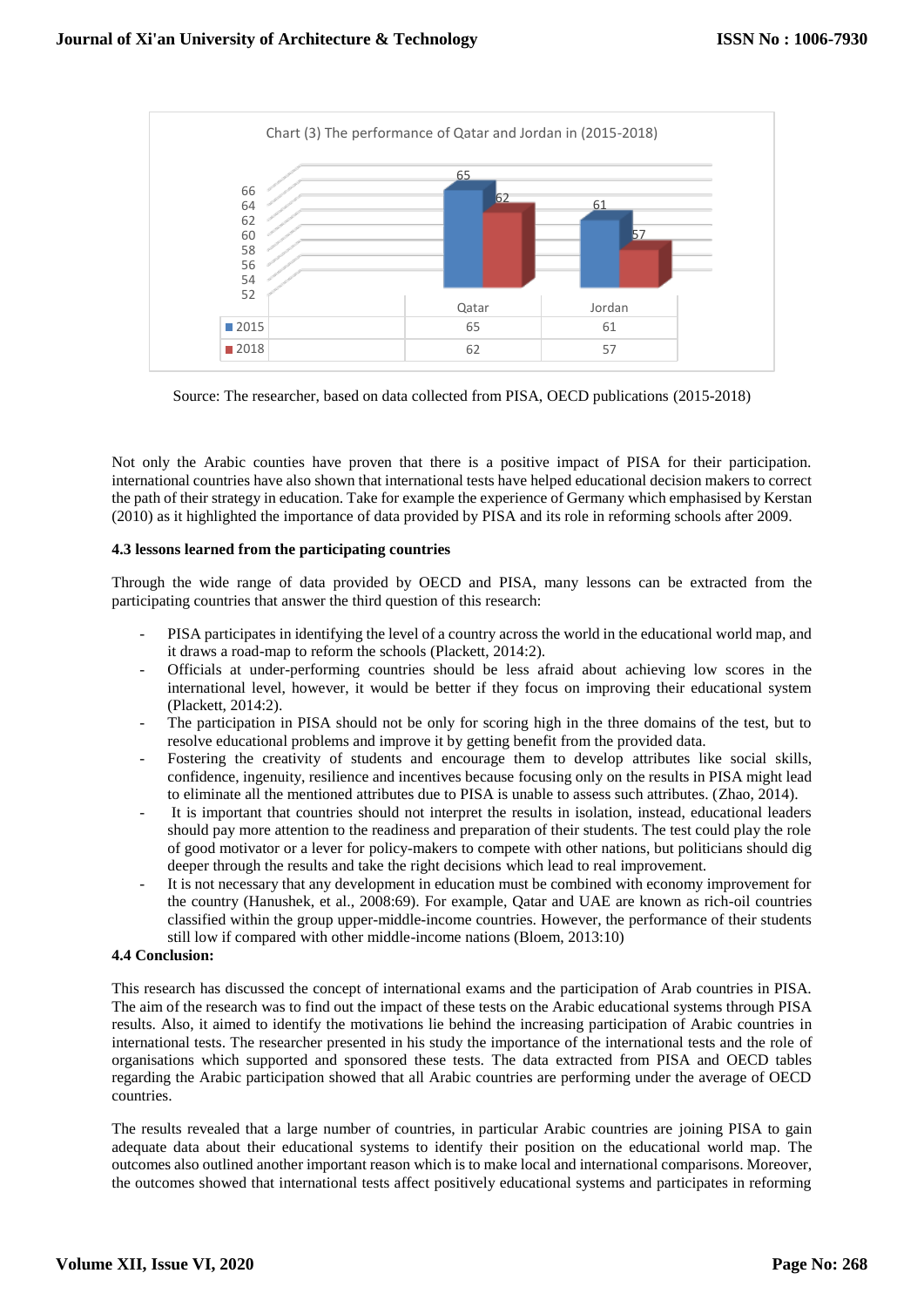schools. This has been confirmed by the experience of Germany as a global country and most participated Arab countries. In addition, the researcher has reviewed the literature related to the international tests and also reviewed the published database of PISA and OECD and he extracted a set of lessons learned from the experience of participated countries. The most prominent lessons for countries are represented by the necessity of complying to PISA's provided data in order to correct the path of education. Also, countries should not focus only on the results, but the concentration should be on the fundamental goal which is reforming educational system. It is also worth noting that correlation between the economy development and the educational achievement of students is still unproven.

## **4.5 Recommendations:**

The researcher recommends the following:

- Increasing the participation of countries in the international examinations to benefit from the results in reforming the educational system.
- Arabic countries should abide by the PISA's advice and its indicators to improve schools and the school's environment in general, and not focusing only on increasing students' marks in the test.
- Under-performed Arab countries should focus firstly on the outcomes of the Arabic countries which achieved near to OECD average (UAE for example) and make initiative to review their educational systems as an attempt of exchange experience and knowledge in education.
- Educational decision makers should take the advantages achieved from international exams' results and using them cleverly for the aim of competition. Especially, to compete with Arabic countries as most of them achieved almost equal attainments. The competition will encourage the spirit of challenge to spend more efforts to achieve progress.
- Education policy-makers in high-income countries should invest in education wisely and concentrate on the aspects that lead to gain a tangible improvement in educational performance, particularly, in the schools.

## **4.6 Suggestions:**

The researcher suggests the following:

- Conducting future studies focusing on the participation of an Arabic country which performed poorly to highlight the lessons from this participation, due to most previous studies have focused only on the superior countries.
- Conducting a comparison studies to compare the performance between two Arab countries in an international exam and investigate the result deeply.
- Carrying on a similar research that deal with the participation of Arabic countries in TIMSS
- Conducting a future study concentrate on the participation of high achieving Arab country in PIRLS and make a comparison with top performed country across the world.
- Conducting a research explaining the role of EGMA and EGRA in reforming education.

#### **References:**

- [1] Breakspear, S. (2012), "The Policy Impact of PISA: An Exploration of the Normative Effects of International Benchmarking in School System
- [2] Bloem, S. (2013), "PISA in Low- and Middle-Income Countries", *OECD Education Working Papers*, No. 93, OECD Publishing.
- [3] Cohen, Louis., Manion, Lawrence., & Morrison, Keith. (2005) *Research methods in education*. 5<sup>th</sup> edition. Taylor & Francis e Library.
- [4] Purves, Alan c. (1991) "Brief history of IEA- section 2" available at:<http://www4.gu.se/compeat/ieaguidebook/ieasect2.pdf> [Accessed 12th May. 2020]
- [5] Qadoori, Hineda Bint Nazeeh. (2019) "Maqalat Tarbauia- Ana Umathel Watani", Ibdaat tarbauia journal, No 9, April.
- [6] IEA , (2017 ) : The International Association for the Evaluation of Educational Achievement.
- [7] Organization for Economic Cooperation and Development OECD, (2012). Italy-country note-results from 2012.
- [8] Ibrahim, Iman., & Abd-Alhameed, Asmaa. (2018) "Suggested proposal to use PISA outcomes as an approach to reform
- [9] Gurra, A. (2012). PISA 2012 Results in Focus What 15-year-olds know and what they can do with what they know.
- [10] PISA 2009 Assessment framework- Key competencies in reading, mathematics and science. OECD 2009
- [11] Plackett, B. (2014) *Looking at Arab Education Through PISA Tests*. Available at[: http://www.al-fanarmedia.org/2014/12/looking-arab](http://www.al-fanarmedia.org/2014/12/looking-arab-education-lens-pisa-tests/)[education-lens-pisa-tests/](http://www.al-fanarmedia.org/2014/12/looking-arab-education-lens-pisa-tests/) [Accessed: 13 May, 2020].
- [12] Schleicher, Andreas, (2019), "PISA 2018: insights and Interpretations, OECD, 2019
- [13] Baird, J., Isaacs, T., Johnson, S., Stobart, G., Yu, G., Sprague, T. & Daugherty, R.(2011) "Policy effects of PISA" Oxford University, Centre for Educational Assessment.